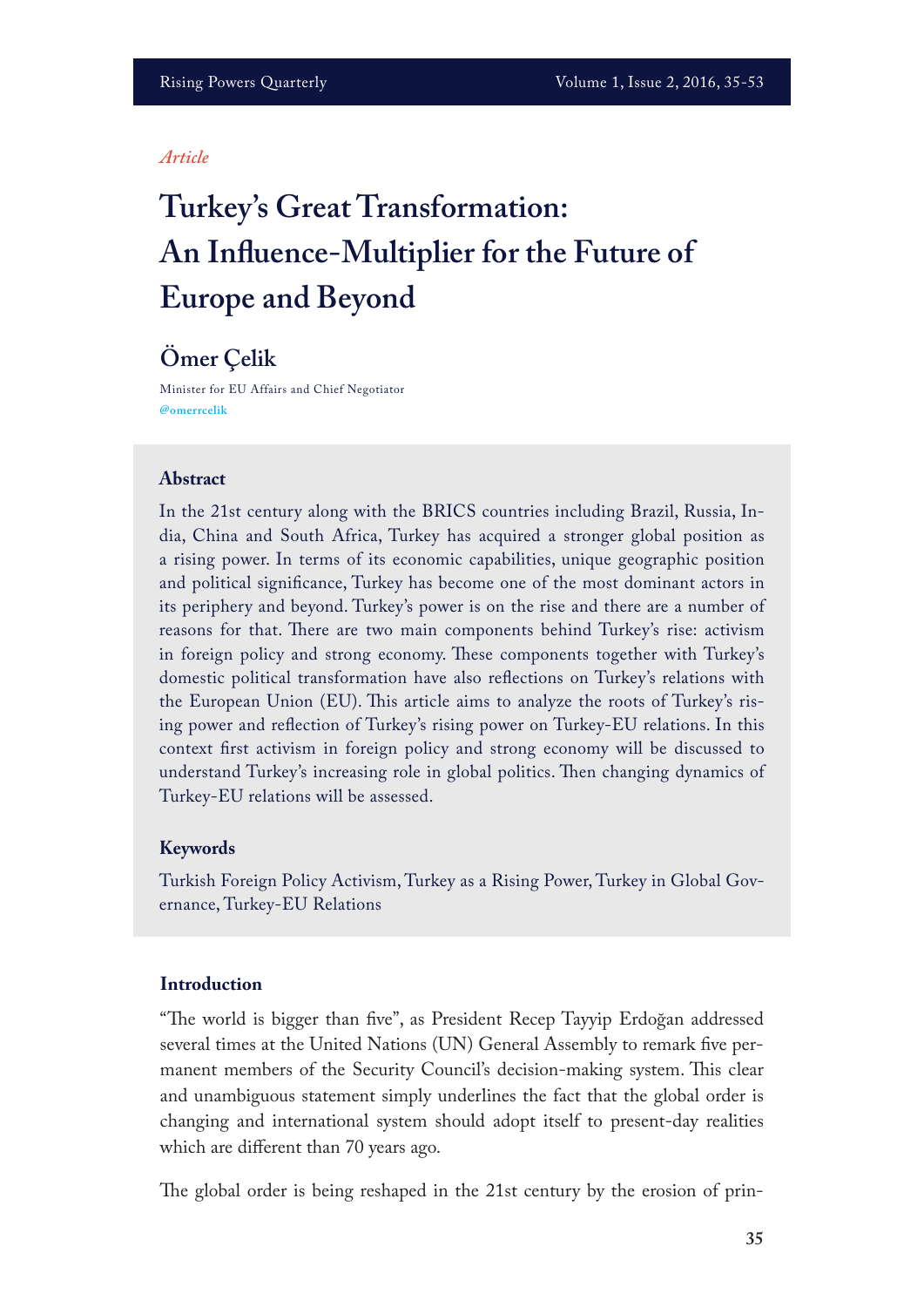ciples of sovereignty, territoriality, non-intervention, the increasing importance of democracy and human rights and more than ever the new actors such as nongovernmental organizations, transnational companies, civil society organizations are shaping international politics (Parlar Dal & Oğuz Gök 2014, p. 3). Already, multiple and competing sources of power emerged around the world. The bipolar and unipolar structure of world afairs has altered by a much more complex tapestry of forces, alliances and issues (Stanley Foundation 2009).

Moreover, dynamics of globalization and end of the Cold War era have brought the systemic changes shifting the centers of power. Western world is gradually losing its attractiveness to be replaced by a new international system. As Hurrell puts it, power is shifting in global politics from the old G7 countries to new emerging powers (Hurrell 2013, p. 224). Moreover, this power shift has brought not only a change in the characteristic of economic and political power relations, but more importantly challenging the existing order of global justice on behalf of the "rest" of the world. Indeed, newly emerging actors position themselves as active players demanding the global transformation of center-periphery relations in order to create a more democratic and fair international system (Kalın 2011, p. 5).

In the 21st century along with the BRICS countries including Brazil, Russia, India, China and South Africa, Turkey has acquired a stronger global position as a rising power (Müftüler-Baç 2014). In terms of its economic capabilities, unique geographic position and political signifcance, Turkey has become one of the most dominant actors in its periphery and beyond.

Turkey's power is on the rise and there are a number of reasons for that. There are two main components behind Turkey's rise: activism in foreign policy and strong economy. These components together with Turkey's domestic political transformation have also refections on Turkey's relations with the European Union (EU).

Once on the periphery of the West, Turkey has gradually emerged as the center of its own world, which also encompasses the Middle East, the Caucasus and the Balkans and even areas further afeld such as the Gulf and North Africa. After the Cold War period, in the absence of a bipolar world confrontation, Turkey has showed a great determination to work towards the emergence of a new international order thanks to Turkey's re-awakening of its assets rooted in its history, culture and geography (Yeşiltaş 2014).

The Justice and Development Party's (AK Party) fourteen years in power have played a big part in Turkey's rising power. Turkey has experienced a spectacular transformation process through further democratization, improvements in freedoms, an economic restoration in tune with the global economy and an active foreign policy since 2002. AK Party brought path-breaking changes in Turkish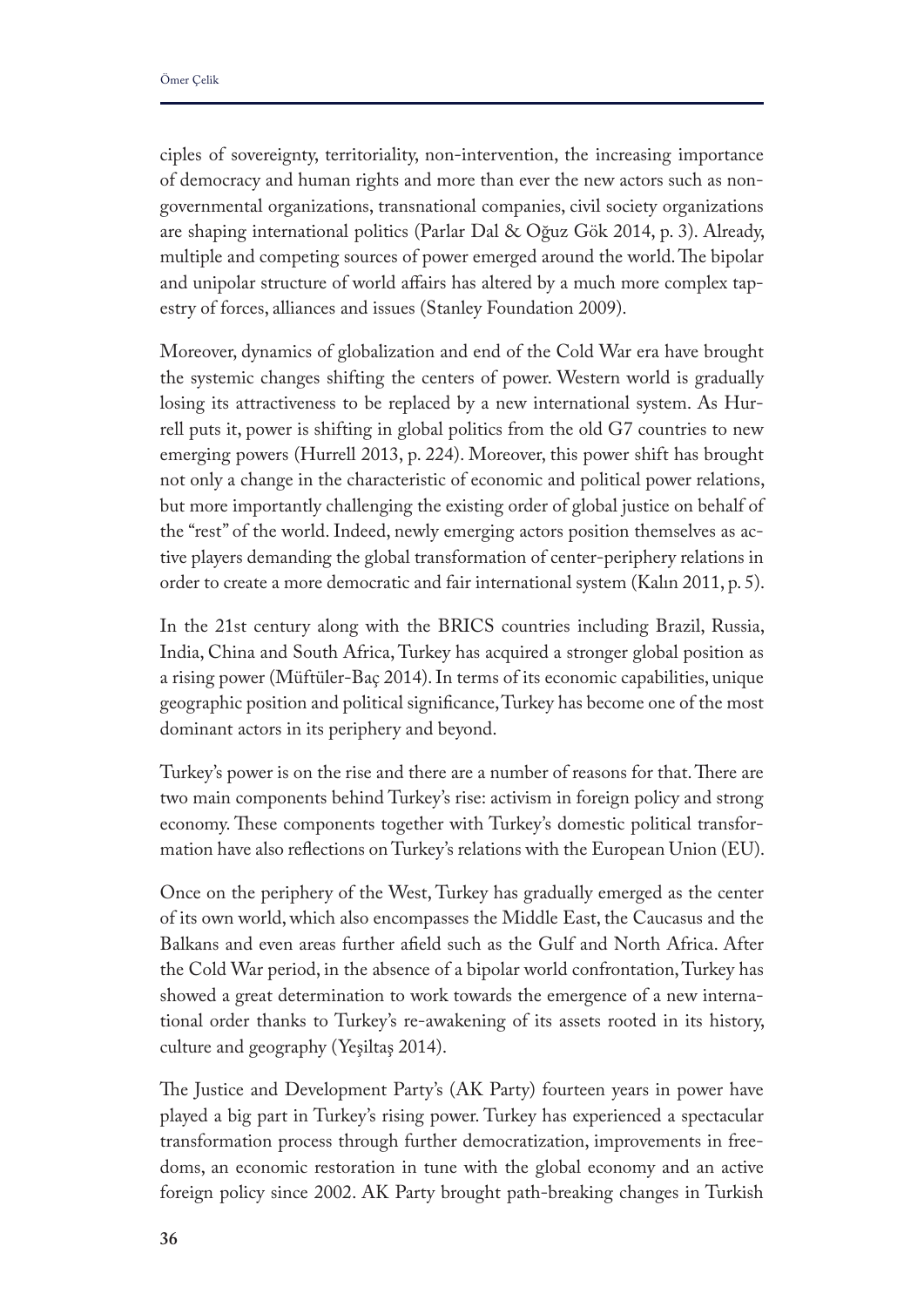domestic politics, such as the normalization of civil-military relations and democratization in the political sphere, as well as Turkey's foreign policy and national security doctrine (Kanat 2013, p. 1). Within governing institutions, political parties, civil society and the private sector, Turkey mobilized a powerful coalition of actors from diferent walks of life who united in propelling the country towards a distinctly higher level of democracy and economic development (Independent Commission 2014, p. 6).

The great political, social and economic transformation affected the process and prospect of EU membership. In fact, as argued by many observers, the decision by the AK Party to make accession to the EU one of its major objectives, the increasing global and regional role of Turkey and the increasing importance of civil society are together making Turkish modernity more societal, liberal, plural and multi-cultural (Derviş, Emerson, Gros & Ulgen 2004, p. 16). This transformation has put an end to former asymmetric relations between Turkey and the EU and placed the relations on a more equal footing.

This article aims to analyze the roots of Turkey's rising power and reflection of Turkey's rising power on Turkey-EU relations. In this context frst activism in foreign policy and strong economy will be discussed to understand Turkey's increasing role in global politics. Then changing dynamics of Turkey-EU relations will be assessed.

# **Activism in Foreign Policy: Hard and Soft Power Clout**

Leaving behind the single-dimensional and reductionist perspectives of the Cold War era, Turkey has reconsidered its strategic priorities and overcome the binary oppositions of the Cold War era. In fact, new multi-dimensional and active foreign policy doctrine is the most important asset of Turkey as a rising power. Today in every parts of the world, Turkey is fully determined to contribute to a new international order, which would be more representative of the current distribution of power capabilities across the globe (Oğuzlu 2013, p. 774). Turkey would like to put an end to global injustice, economic and social inequality, undemocratic representation and decision-making in major international institutions, and the geopolitical, geo-economic and geo-cultural marginalization of the Muslim world (Parlar Dal & Oğuz Gök 2014, p. 5).

Turkey's foreign policy agenda is shaped in a more confdent and autonomous policy stance that has upgraded Turkey's regional economic and geopolitical position (Serbos 2013, p. 144). Turkey has been investing in its geopolitical and geocultural positions by taking a leading role in the establishment of regional organizations, making attempts to economically integrate the region, opening consulates in many countries, trying to become a hub for energy pipelines, culturally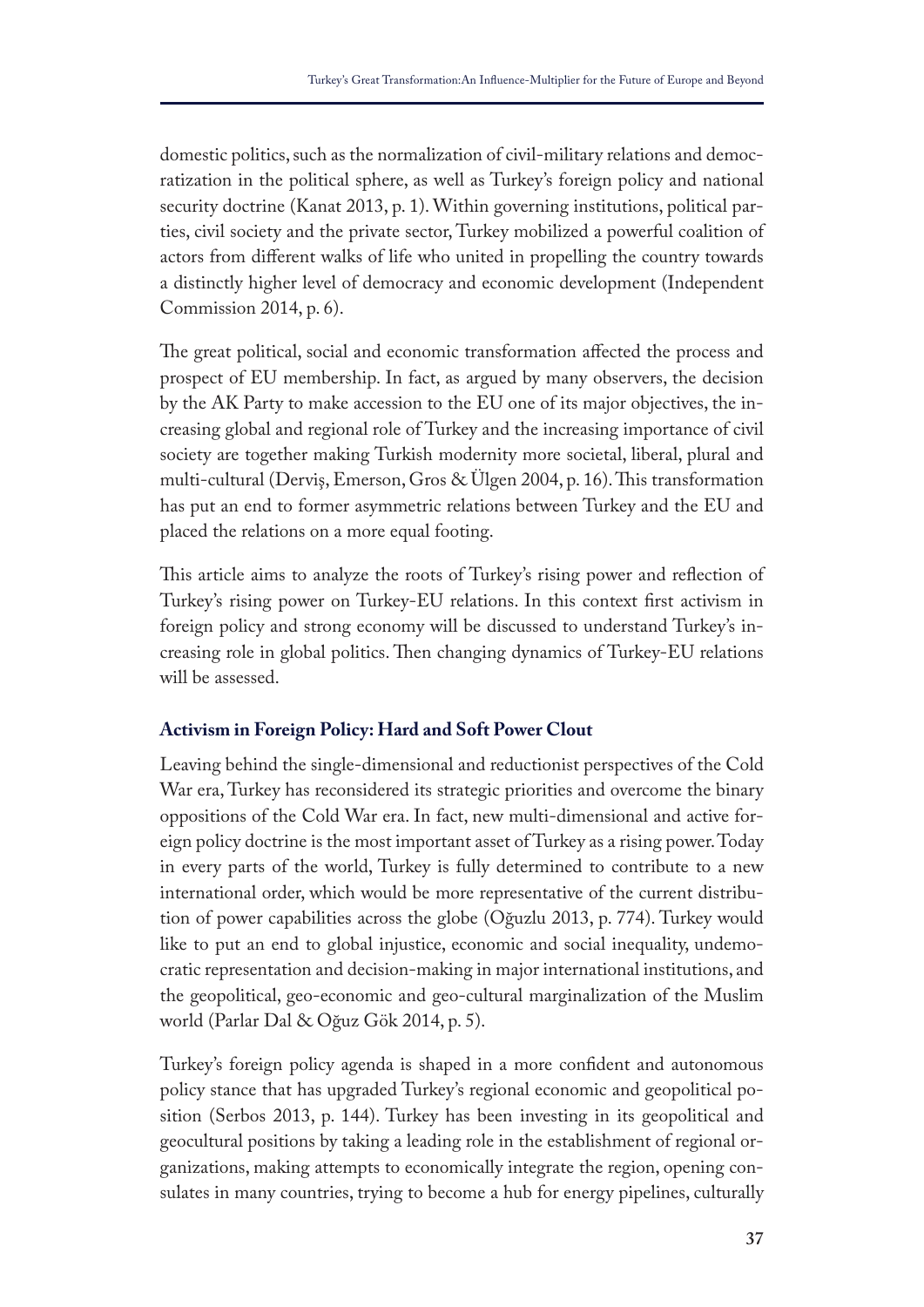presenting itself as a role model in the region, making attempts to promote democracy in the Arab world and improving ties with the rest of the world (Yuvacı & Doğan 2012, p. 10).

Indeed, Turkey has always pursued effective multilateral cooperation, as exemplifed by its membership to various international and regional organizations (Parlar Dal 2016). Turkey has been a founding member of the United Nations (UN), Council of Europe (CoE), Organisation for Economic Cooperation and Development (OECD), Organisation of Islamic Cooperation (OIC) as well as Organization for Security and Co-operation in Europe (OSCE) in 1945, 1949, 1960, 1969 and 1975 respectively. In addition, Turkey has been contributing to global peace and security as a NATO member since 1952. But particularly for the last ffteen years Turkey's global activism has increased tremendously thanks to its growing economy and multidimensional foreign policy based on Turkey's hard power but also especially on its rising soft power. As Falk (2013, p. 353) emphasized, "More than any country in this century, Turkey has raised its profle as a regional and global political actor".

The UN is a significant platform where Turkey's global activism can be clearly observed (Sever & Oğuz Gök 2016). Previously, Turkey had served as non-permanent member of the UN Security Council in 1951-52, 1954-55 and 1961. After 48 years, Turkey once again became non-permanent member of the Security Council for 2009-2011 term. It is no coincidence that this membership came at a time when Turkey was following a more active foreign policy than ever. What is more, though not elected, Turkey ran as candidate for non-permanent membership for 2015-2016 term. This is a clear proof of the fact that avoiding responsibilities is not a preference for Turkey. On the contrary, Turkey is ready and quite self-confdent to take on responsibilities in order to contribute to global order, peace and security. In this framework, Turkey became one of the co-founders of Alliance of Civilizations initiative under the UN, aiming to break down prejudices between West and Muslim societies. Recently, on 3 November 2016, the election of a Turkish academic as a member of the UN International Law Commission after more than 20 years by obtaining 75 % of the votes cast is another indicator of Turkey's increasing visibility under the UN umbrella.

Turkey, with the help of its multidimensional foreign policy drawing on its hard and soft power, has been making remarkable contributions to global peace and security especially through various operations under NATO framework. Turkey has the second largest army of NATO. In addition, according to Global Firepower Index (2016), Turkey has the 8th largest army among the 126 countries included. Turkey ranks 9th both in terms of total aircraft strength and tank strength. Among the EU candidate countries, Turkey is the only country that is also an active member of NATO. Indeed, Turkey is also actively engaged in the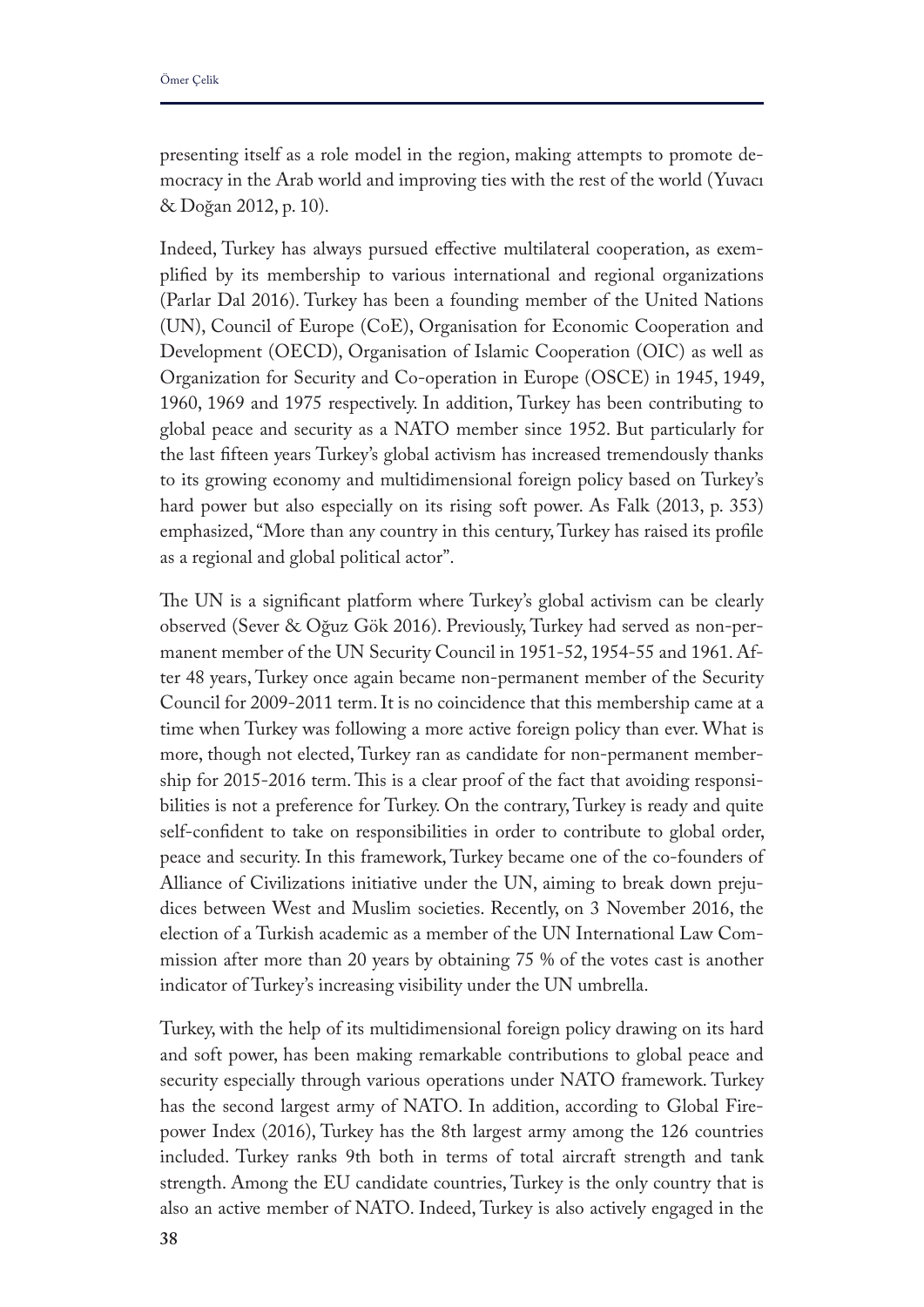EU's Security and Defense Policy through its participation in the EU's civil and military missions held in Bosnia Herzegovina, Macedonia, Congo, Kosovo and Palestinian Territories.

It is obvious that military might alone is not sufficient for an effective multidimensional foreign policy that would make an impact on global governance. It should be complemented with "soft power", which was frstly defned by Joseph Nye (2004) as "the ability to shape the preferences of others." Thanks to its geographical position, historical linkages, growing economy and proactive and multidimensional foreign policy, Turkey has been enjoying a considerable degree of soft power in its region comprising of the Balkans, Central Asia, Caucasus and Middle East. Turkey highlights the concept of "regional responsibility" in her efforts to contribute to the peace and stability of its region.

The Balkans bears a special significance for Turkey. Still being the most fragile part of Europe, it is the test case for lasting peace and stability. Turkey is a founding member of the Southeast European Cooperation Process (SEECP), which aims to deepen regional cooperation and integrate into the European and Euro-Atlantic structures. Turkey is also contributing to regional peace via trilateral consultation mechanisms, including Turkey-Bosnia Herzegovina-Serbia and Turkey-Bosnia Herzegovina-Croatia.

On the other hand, Central Asia is a signifcant region for Turkey as common ethnic, cultural, historical and linguistic ties are shared. These commonalities played a role in the establishment of the Cooperation Council of Turkic Speaking States (the Turkic Council) in 2009 by Turkey, Azerbaijan, Kazakhstan and Kyrgyzstan. Being aware of the fact that a secure, democratic and market-economy oriented Central Asia will better serve the interests of the region and the world (Koru 2013), Turkey also intensifes cooperation with the countries in the region through a number of tools including, but not limited to, high-level strategic council mechanisms, joint economic commissions and cooperation councils.

Turkey has deep-rooted historical and cultural ties with the Caucasus region as well. Turkey is actively cooperating with the countries in the region through major energy and transport projects, such as TANAP, Baku-Tbilisi-Ceyhan Crude Oil Pipeline, Baku-Tbilisi-Erzurum Natural Gas Pipeline and Baku-Tbilisi-Kars Railway. Trilateral meetings are held regularly between Turkey, Azerbaijan and Georgia to promote regional cooperation.

For the Middle Eastern countries, Turkey is a source of inspiration owing to its unique position as a democratic and secular state with a predominantly Muslim population (Parlar Dal & Erşen 2014, p. 262). It should be remembered that the launch of Turkey's accession negotiations in 2005 had been celebrated in the Arab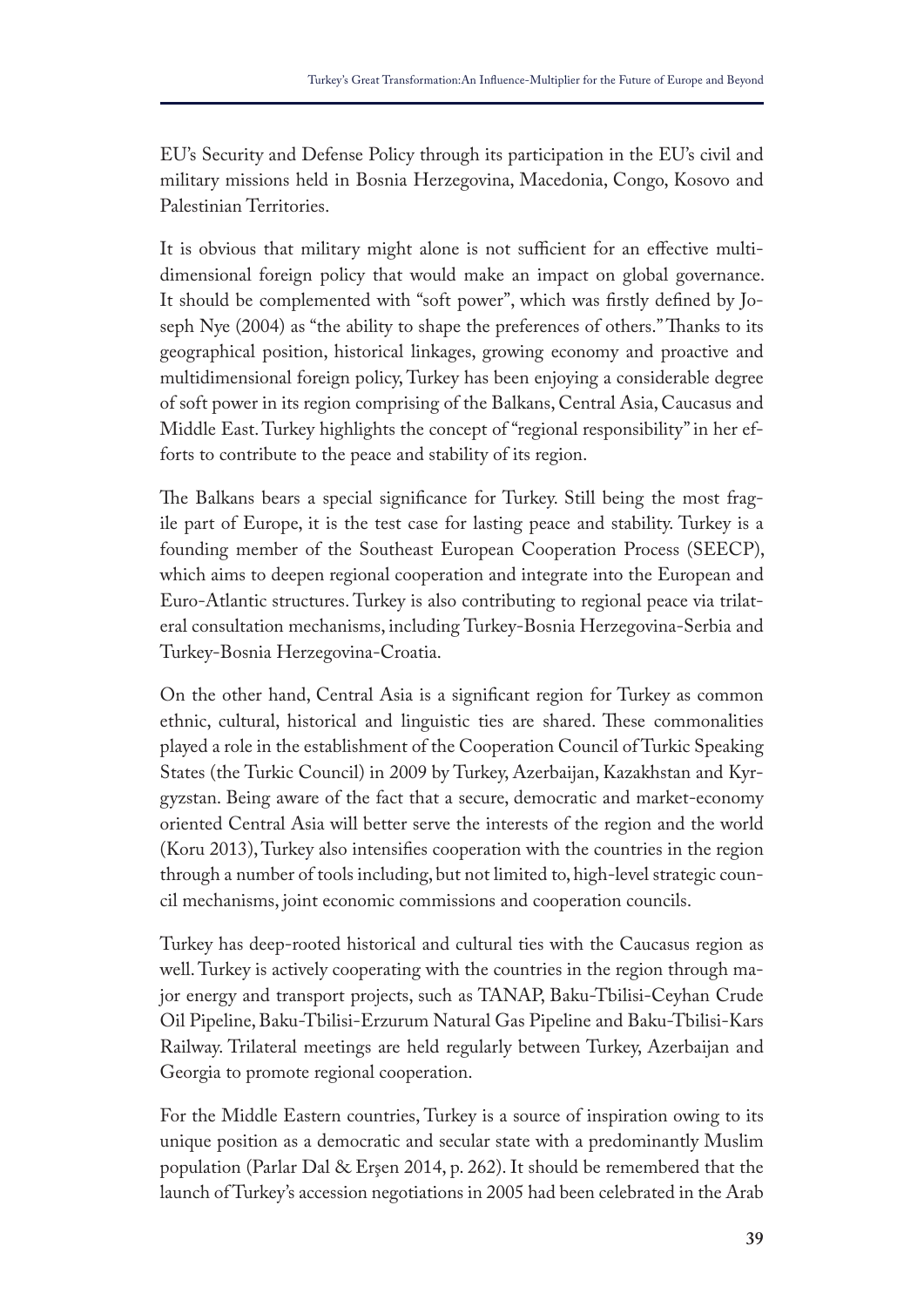countries as if they would join the EU. Turkey is also playing an active role within the Organization of Islamic Cooperation (OIC). The fact that a Turkish academic was elected Secretary General of OIC in 2004 through an election for the frst time unlike his predecessors bears a symbolic importance, underlying Turkey's rising self-confdence as a projector of democratic practices onto the Islamic world (Warning and Kardaş, 2011). Just as Spain became a bridge between EU and Latin America and Denmark became a bridge between EU and Scandinavia, Turkey's EU accession could connect bridges between Europe and the Middle East by breaking down the prejudices and increasing mutual understanding. The stability of Mediterranean is dependent on the stability of the Middle East. In this sense, Turkey's EU membership might help to decrease the lure of fundamentalism in the region (Müftüler-Baç, 2008).

Turkey's soft power is well extended beyond its region. The dynamic and multifaceted foreign policy of Turkey makes it seek to create positive synergies on a much wider scale than her immediate neighborhood. In this framework, various trilateral cooperation mechanisms established by Turkey mainly with the countries in the Balkans and the Caucasus extended to South Asia as in the case of Turkey-Afghanistan-Pakistan Trilateral Summits. Turkey's opening-up strategies to Africa, Latin America and the Caribbean and the Asia-Pacifc geographies and the existence of 235 Turkish diplomatic missions worldwide is the most visible outcome of Turkey's multi-regional activism. The number of Turkish embassies in Africa increased from 12 in 2005 to 34 in 2013 as a result of Turkey's opening to Africa which gained a momentum since 2005 (Kubicek et al., 2015). Turkey was granted observer status within the African Union in 2005. Turkey also intensifes cooperation with Asian partners. The fact that Turkey became dialogue partner with Shanghai Cooperation Organization (SCO) in 2013 and recently, Turkey's chairing of the 2017 SCO's Energy Club as the frst non-SCO country to do is illustrative of this fact.

Turkey rightfully takes pride in its policies that prioritize humanitarian concerns. In recent years, Turkey has become a leading actor in the feld of humanitarian diplomacy. Ranking the second largest donor country in 2015 after the US, Turkey is also the world's "most generous" humanitarian actor, in terms of the ratio of its GDP allocated for humanitarian aid (Global Humanitarian Assistance Report 2016). Turkey's contributions in the feld of humanitarian assistance worldwide have gained international recognition as well. The first ever World Humanitarian Summit was hosted in Istanbul last May. The Summit provided a unique platform for the international community to discuss current challenges in the humanitarian system and initiate a set of concrete actions in order to enable countries and communities to better prepare for and respond to the needs of people who are afected by disasters and conficts around the World.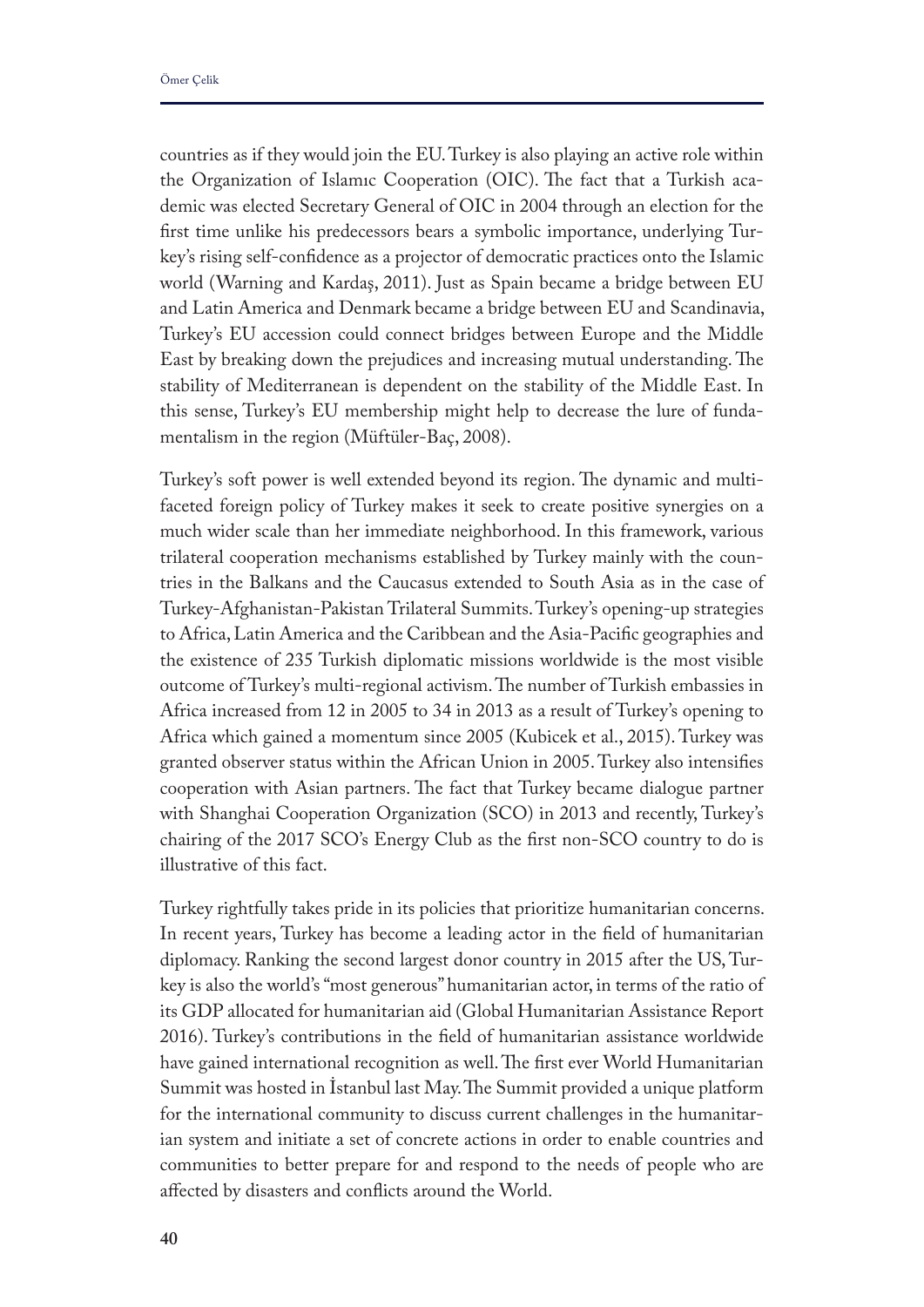#### **Strong Economy**

Another good reason of Turkey's rising power would be economics. Economic strength was always crucial but has become even more important in an age of globalization (Arda 2015). Turkey has a large and growing domestic market, dynamic private sector, liberal and secure investment environment, high quality and cost-efective labor force, as well as developed infrastructure and an institutionalized economy. Thus economic cooperation and integration has been in tandem with Turkey's policy of generating and sharing wealth.

Turkish economy has evolved through a transformation process to restore the macroeconomic stability<sup>1</sup> and tackle with structural problems following the turbulent decade of 1990s. Post-2000 period has witnessed a social and economic transformation of Turkey with the vision to converge to economies of the developed world. In efect, the GDP growth not only resumed at a high level, comparable only to the growth rates of BRICS countries, but it was also accompanied by relatively low infation rates, fscal austerity and unforeseen levels of privatization and foreign direct investment<sup>2</sup>. Bank and Karadağ (2012) refer to this new model of transformation as "Ankara Moment" since Turkey has promoted a model with elements of pluralism and democracy, growing economy, religious and cultural authenticity, and an independent foreign policy. Boosted by the inclusion of "Anatolian tigers", Turkey had sizeable increases in production, exports and employment spreading all around the country.

Turkey's geopolitical position that combines the trade channels amongst the Mediterranean, the Middle East, the Asia, the Black Sea and the Caucasus regions remains the same. However, Turkey's role as a rising economic power and a major trade actor has grown in recent years owing mostly to the structural adjustment and stability. Being the 6th largest economy in Europe and the 18th largest economy in the world, Turkey is no longer referred as a big unstable economy in the economic failures of the Middle East, but is rather positioned at the heart of the global economic powerhouse (Figure I).

<sup>&</sup>lt;sup>1</sup> See Öniş and Şenses (2009) for an elaboration of post-2001 economic reforms that led to structural adjustment and stability.

<sup>2</sup> Interested readers may refer to Öniş and Bayram (2008), Bakır and Öniş (2010) for an analysis of restructuring in Turkish economy after 1990.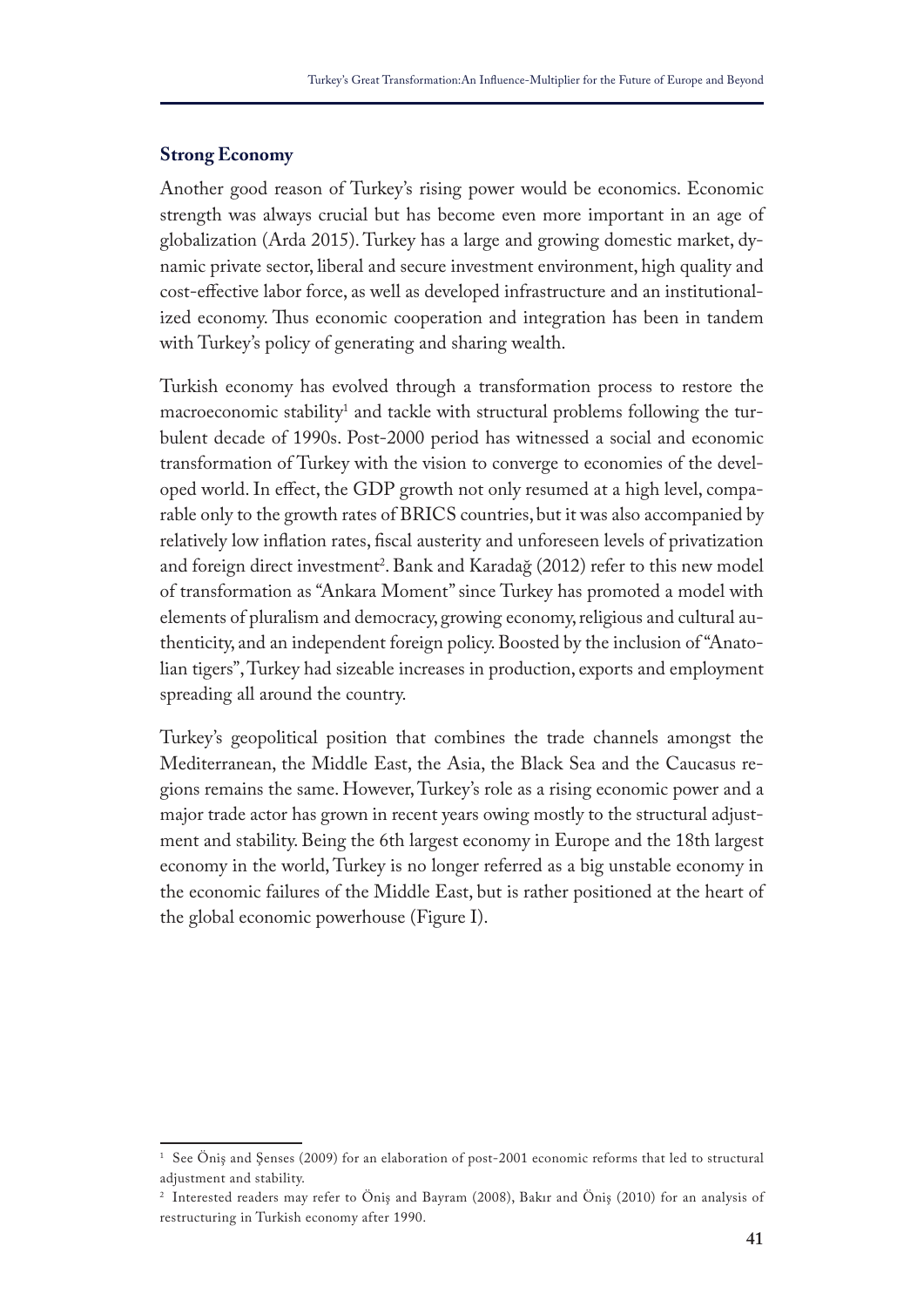

**Figure 1: Turkey: an emerging power?**

*Source: Author's calculations, based on the data from the World Bank, World Economic Outlook Database* 

The growth rate in Turkey has outperformed emerging economies in recent years (Figure II) and Turkey became the Europe's fastest-growing sizeable economy. Turkey's GDP has increased from 230 billion USD in 2002 to 721 billion USD in  $2015^{\text{\tiny 3}}$ , with an average rate of 4.8 % per annum<sup>4</sup>. The economic success is particularly striking at a time when EU members are muddling through fnancial crises.

**Figure 2: Growth Rates in Turkey and Emerging Economies (% Change, Annual)**



*Source: CBRT (Based on data from Bloomberg, Consensus Forecasts, CBRT)*

<sup>3</sup> World Bank Data - Overview http://www.worldbank.org/en/country/turkey/overview

<sup>4</sup> Based on data from Turkstat.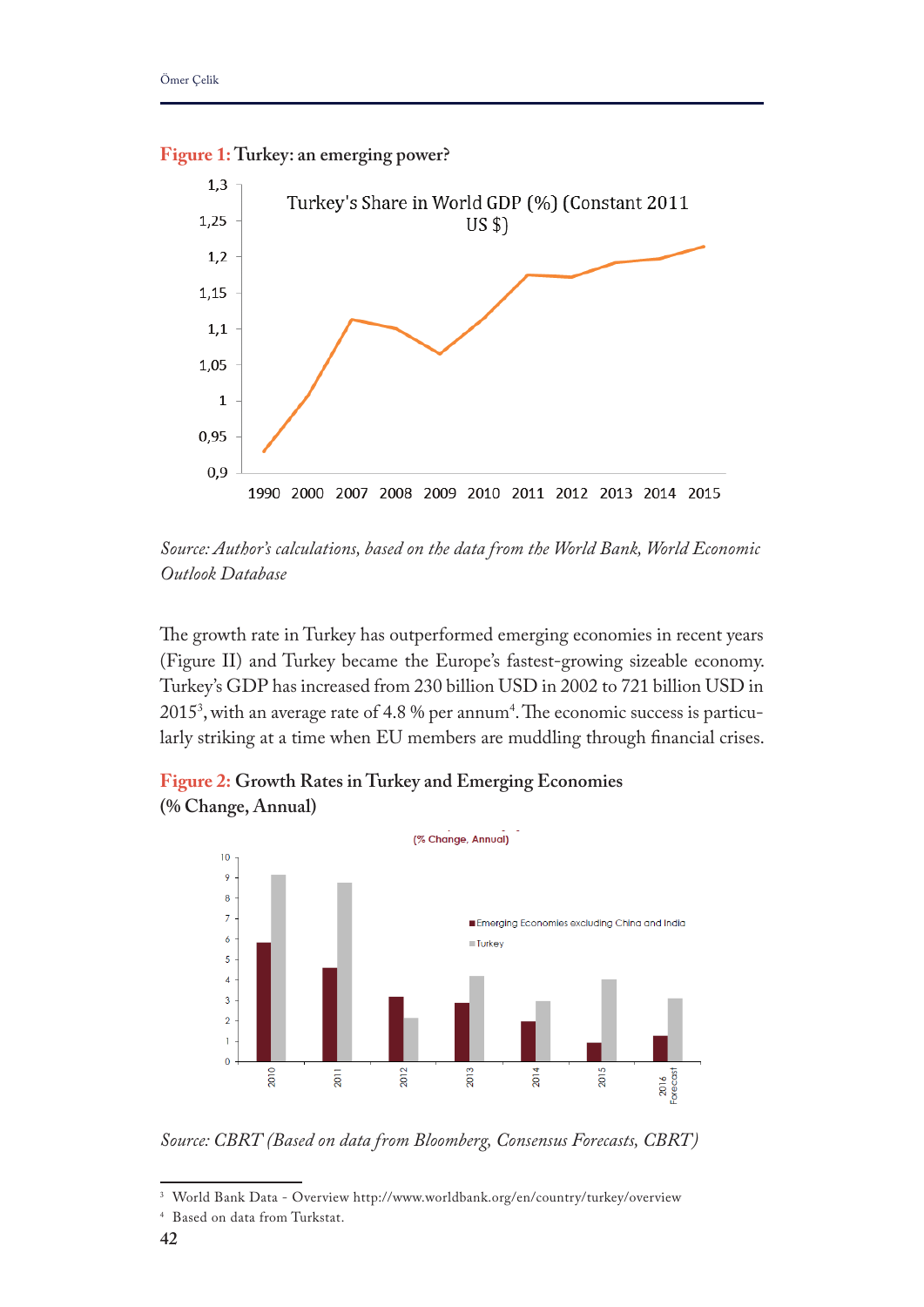However, macroeconomic stability and size are necessary but not sufficient conditions for an economic power with persistent prosperity. To this end, development strategies for the improvement of the physical infrastructure and research and development are being launched to boost the productivity. These strategies refer also to the priorities like environment, energy, transport, innovation, education, health and SMEs. As an economy neither endowed with rich natural resources like oil, nor having aggressive export-led strategies like the Asian tigers, the development story of Turkey may well be attributed to the "EU Convergence machine" (Gill et al., 2012). Tus, Turkey moves towards middle income to high income by applying the European economic model. Trade and direct investments being the mainstay, this economic model had paved the way for Turkey to foster innovation, productivity growth and job creation and reform finance and trade. Therefore, the restructuring goes hand in hand with the EU accession process.

With the Turkey-EU Customs Union, Turkey's trade boomed both in quantity and quality. It is visible from the product composition of exports that the EU has made Turkish trade more sophisticated. Atiyas and Bakis (2013) and Taymaz et al. (2011) show that Turkey's export sophistication and competitiveness have increased signifcantly over the last 20 years. Moreover, large and growing domestic market, mature and dynamic private sector, leading role in the region, liberal and secure investment environment, labor force, developed infrastructure, institutionalized economy and competitive tax system have become the main advantages of Turkey in attracting foreign investors. It is clear that to sustain growth, Turkey needs to deepen integration since via integration Turkey imports technology, knowledge and attracts more direct investments from the European Core.

On the other hand, one of the major strengths of Turkey lies in its young, dynamic, well-educated and multi-cultural population. There are over 25 million young, well-educated and motivated professionals in Turkey. Turkey's future prospects are wide open in terms of demographics but better use of this asset could only be made through increasing the skilled work force, i.e. quality of human capital.

Despite the recent economic crisis in Europe, a deteriorating geopolitical environment in its neighborhood and the infux of Syrian refugees, Turkish economy seems to have proven its persistence. On the domestic front, Turkey managed to weather the storm over the challenges caused by the failed coup attempt in July 2016, making it clear that Turkey's position as a rising power is becoming robust in the Eurasia and Middle East region (Öniş & Kutlay 2013).

As a member of G-20, Turkey possesses some diferences with respect to the economies in its region. Functioning market economy rules and institutions operate reasonably well in Turkey. The most developed private sector in the region is in Turkey. Turkey is the biggest exporter in its region compared to some of the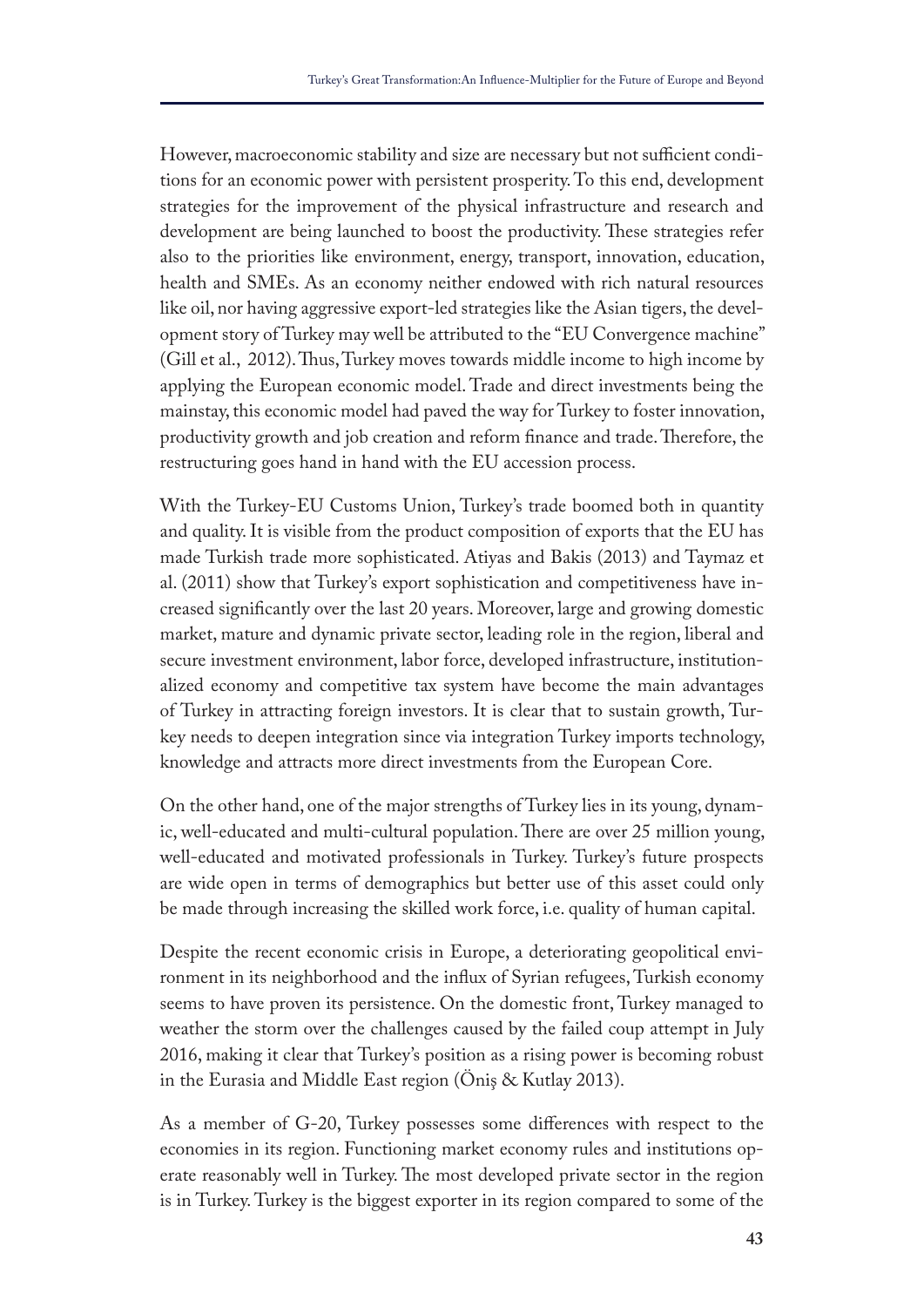new members to the EU (like Czech Republic, Hungary, Bulgaria and Romania). Within three hours of fight, Turkey may reach a market of 1.5 billion consumers. Turkey's close and deep economic ties with the EU and other important actors of the region provide opportunities for all.

Prospects are far from blurry. According to OECD (2012), Turkey will be the second-largest economy in Europe by 2060.





*Source: OECD (2012)*

# **Turkey-EU Relations: Changing Dynamics**

Turkey is a very diferent country today from what it was when it signed the Association Treaty with the European Community in 1963. Considering the fact that the world has changed, Europe has changed and Turkey has changed since 2002, the dynamics of Turkey-EU relations have also transformed. Before going through the changing dynamics in Turkey-EU relations, historical background should be overviewed.

Turkey-EU relations have deep roots emanating from a common history. European history is intertwined with the history of the Ottoman Empire, predecessor of the Republic of Turkey, through war, diplomacy, commerce or art (Tocci 2014). Sultan Mehmet II the Conqueror had Gentile Bellini, famous Italian Renaissance painter, made his portrait in 1480. A Franco-Ottoman alliance had been established in 1536 under the rule of Suleiman I the Magnifcent. An alliance treaty had been signed between Ottoman Empire and Prussia in 1790. The first Ottoman Order of Crescent had been awarded to a British admiral in 1799, to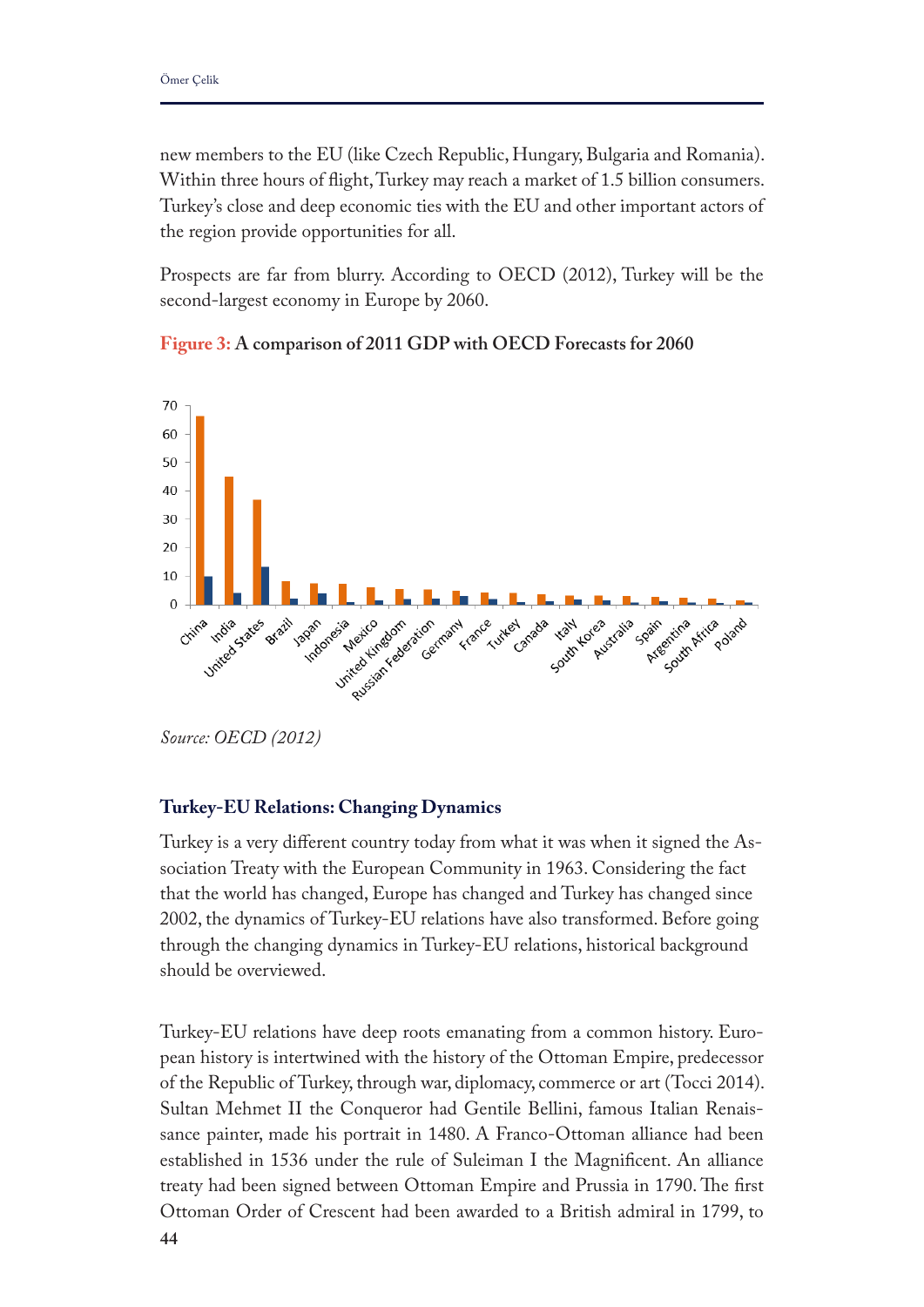Horatio Nelson, owing to his victories in the naval wars against Napoleon. It was in the Treaty of Paris in 1856 that the Europeanness of the Ottoman Empire had been confrmed.

Following the proclamation of the Republic in 1923, Turkey chose Western Europe as the model for its new secular structure. It was indeed a continuation of a trend which gained a momentum in the 19th century's Ottoman Empire, where modernization and westernization movements had accelerated as a response to the decline of the state. In line with this policy, Turkey became member of various Western organizations. Thus Turkey's EU membership quest is an integral part of its historical efforts for further modernization and transformation.

In 1963, Turkey signed an association agreement (Ankara Agreement) with the European Economic Community (EEC). In 1970, an additional protocol to the Ankara Agreement was signed which established the framework and conditions of the transitional stage of the association. In April 1987, Turkey submitted its formal application for full membership in the EU. With the completion of the Customs Union, the association between Turkey and the EU, in accordance with the Ankara Agreement, entered its fnal stage and at the European Council held in Helsinki in December 1999, Turkey was granted candidate status.

When AK Party Governments came to power in 2002, Turkey's EU accession process has been addressed within a systematic framework for the frst time and become integral to Turkey's political vision. As Öniş puts it rightly, AK Party pursued the EU related reform agenda with a far greater degree of consistency and commitment than previous coalition government (Öniş 2006, p. 9).

The EU membership objective has been a significant motivation in accelerating the political reforms, which served to further improve the living standards of the citizens and deepened the rule of law as well as democratization. Constitutional arrangements, judicial reforms and legal amendments introduced to align with the EU acquis have helped to strengthen the Turkish democracy. The Turkish Grand National Assembly adopted eight EU Harmonization Packages between 2002 and 2004. Signifcant steps taken in the areas of human rights, democratization, freedom of expression and civilian oversight of the military ensured the opening of negotiations for EU membership on 3 October 2005. Since then, in Turkey's EU accession negotiations, 16 chapters are opened whereas one chapter is temporarily closed.

Political, economic and social reforms carried out in the framework of the EU accession process have transformed Turkey, ensuring it to be a stronger actor in its region as well as in the global system. Socioeconomic transformation has gone hand in hand with democratization resulted with a growing, vibrant civil society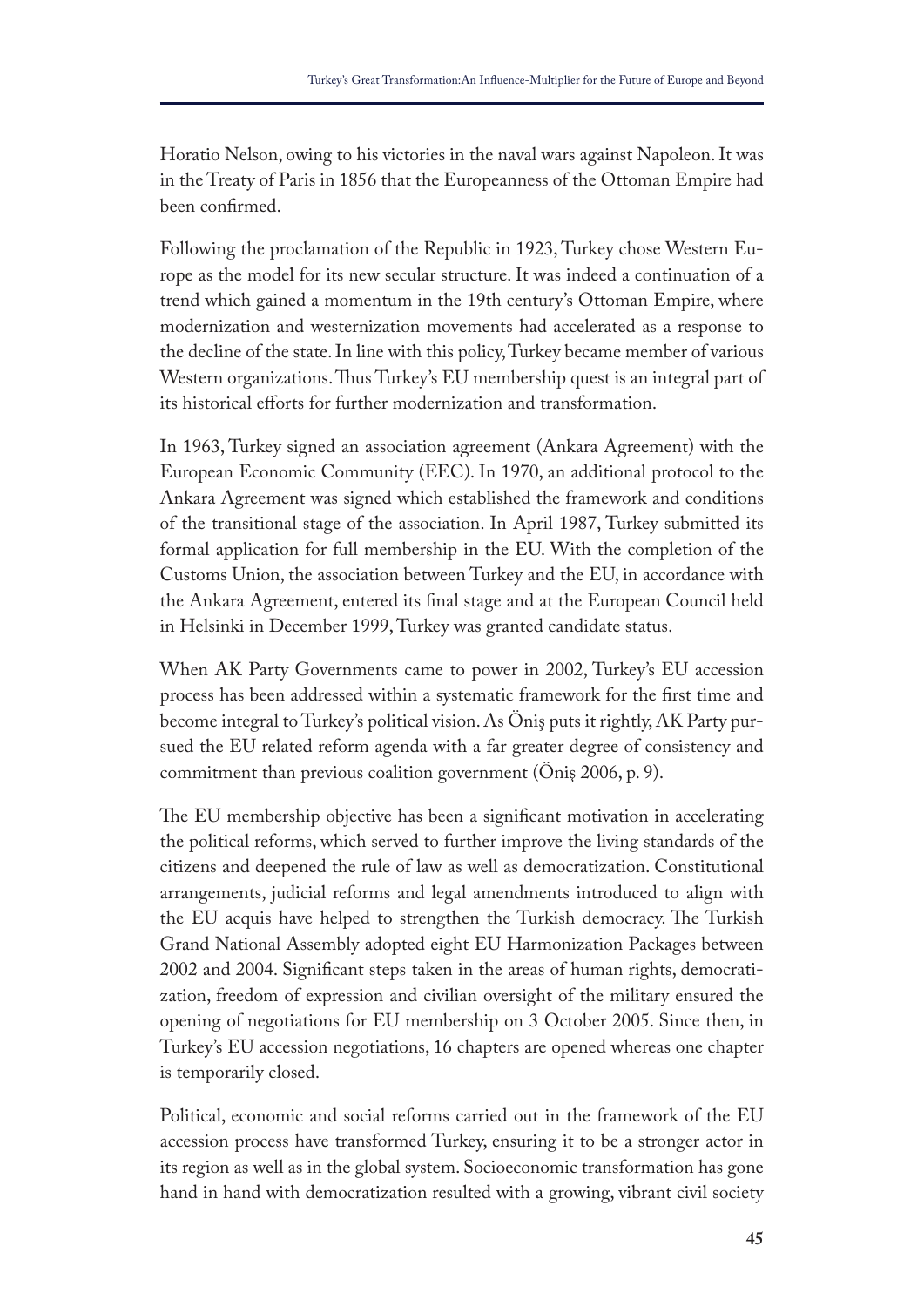in Turkey. People with diferent issues openly claim their rights as a consequence of this enormous socioeconomic change. In this sense, failed coup attempt of 15 July 2016 was a clear demonstration of the resilience of Turkish democracy.

As a result of Turkey's grand economic and political transformation, today, the EU is facing a more and more self-confdent Turkey which gives Turkey greater maneuvering room vis-a-vis Europe (Szigetvári 2014, p. 39). As Duran (2014) puts it rightly, "Turkey's relations with the EU refect the notion of critical integration that represents a third way between complete rejection and unquestioning obedience". Turkey regards EU accession as a process of dialogue between equals not as parental control.

Major turning points of recent times have proved time and again the strategic importance of Turkey-EU relationship. Economic, political, security and identity related matters attest to the fact that Turkey is a key country for the EU in terms of stability and prosperity in the neighborhood. In recent years, Europe has experienced multiple and inter-related crises: The Euro crisis, the migration crisis, threat of terrorism and the Brexit. These are intimately linked to the three fundamental goals of the EU: peace, prosperity and security. Moreover, they together produced a crisis of confdence, undermining the trust of markets, citizens and global partners in the future of the EU. The scale of the challenges and the pace of events demonstrated that Turkey and the EU have to work together, to address the issues in true partnership for our common future.

Especially, the refugee crisis once more demonstrated the vitality of Turkey for the EU. The refugee crisis has severely tested the EU to its limits. In periods of crisis, most of the member states showed a tendency to go back to the basics of nationalism and protectionism and could not take a common European stance since member states were deeply divided. While EU's response to the refugee crisis is divided and inefective, the only point that both member states and the EU institutions agreed on is the critical role of Turkey in managing this crisis.

In this regard, following the President Erdoğan's meetings with Donald Tusk, President of the European Council; Martin Schulz, President of the European Parliament and Jean-Claude Juncker, President of the European Commission in Brussels in October 2015; Turkey and the EU agreed to further strengthen existing ties and solidarity and adopt result-oriented action to prepare their common future. In this regard, the Turkey-EU Summit of 29 November marked a new beginning in Turkey-EU relations yielding concrete conclusions such as re-energizing accession process, fght against terrorism, accelerating of visa liberalization dialogue, burden sharing in migration management, updating customs union and high level dialogue in the areas of common interest such as economy, energy as well as international issues.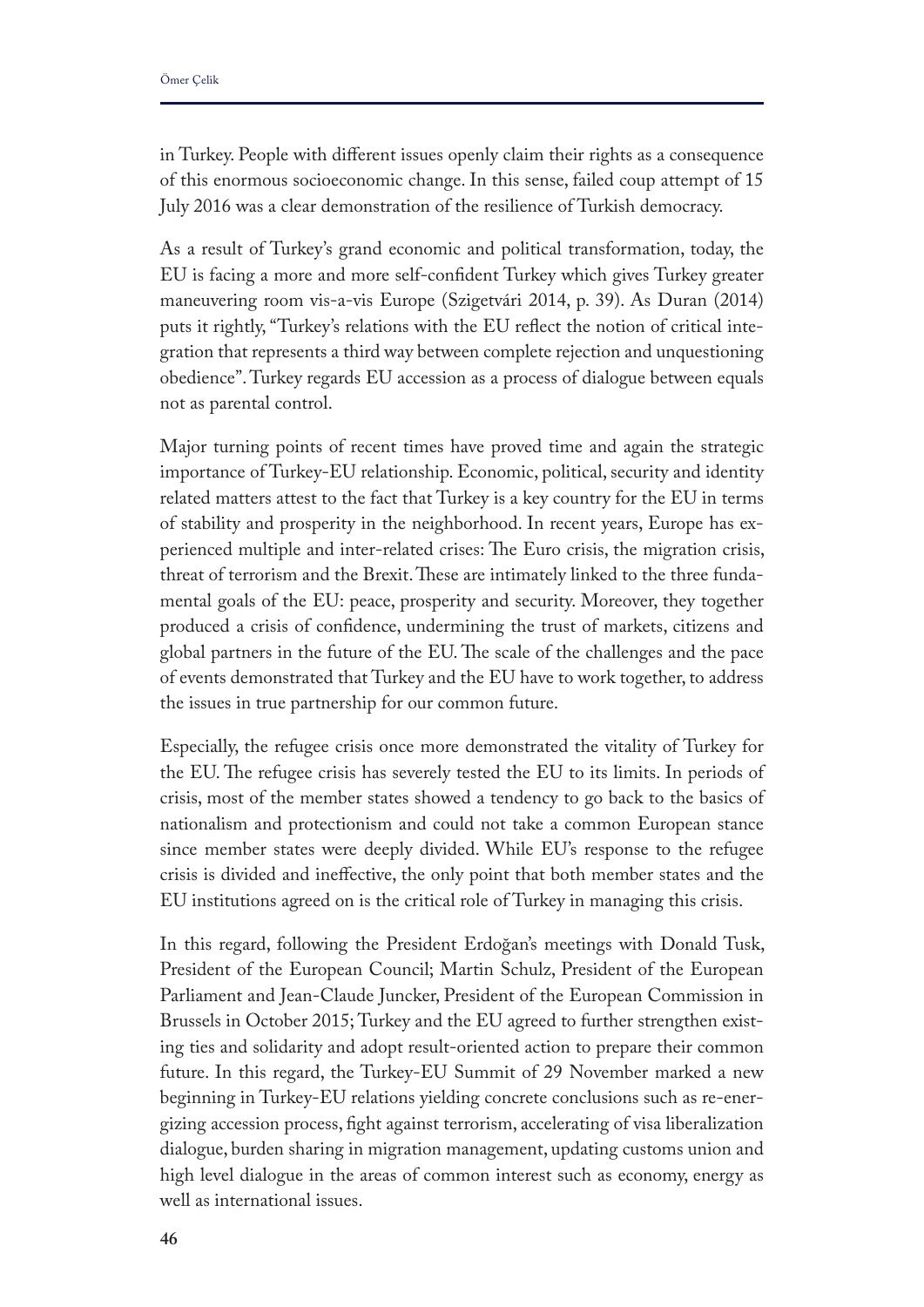First and foremost, Turkey and the EU re-energized the accession process which constitutes the backbone of Turkey-EU relations. In this context, Chapter 17- Economic and Monetary Policy and Chapter 33- Financial and Budgetary Provisions were opened to accession negotiations. Besides, the preparatory work for the opening of the Chapters namely Chapter 15- Energy, Chapter 23- Judiciary and Fundamental Rights, Chapter 24- Justice, Freedom and Security, Chapter 26- Education and Culture and Chapter 31- Foreign, Security and Defense Policy started and has almost completed.

As another important development, Turkey and the EU decided to accelerate the visa liberalization process to lift the Schengen visa requirement for Turkish citizens. Once the visas for Turkish citizens are lifted, through increasing contacts between societies, there would be an immense positive efect in the public opinion towards Turkey's EU membership.

Turkey has made considerable progress in a short time especially in terms of legislative alignments and operational measures stated in the Visa Liberalization Roadmap. Now the ball is at the EU's yard to complete the process. Turkey rightfully expects the process to be completed as soon as possible and considers it as "litmus test" for the EU's credibility.

Besides, Turkey and the EU stepped up cooperation for support of Syrians under temporary protection and for migration management to address the crisis created by the situation in Syria. Turkey's game changer proposal of "one for one scheme" has been "a silver bullet" for managing the crisis which was agreed on Turkey-EU Summit of 18 March 2016.

According to the scheme, all new irregular migrants crossing from Turkey into Greek islands will be returned to Turkey and for every Syrian being returned to Turkey from Greek islands, another Syrian will be resettled from Turkey to the EU. This scheme is designed to break the business model of the smugglers and to end irregular migration. The scheme took effect on 20 March 2016 and the implementation has started on 4 April 2016. The figure dropped from 7000 in October 2015 to 104 in September 2016. The numbers demonstrate the success of the "one for one scheme".

Moreover, Turkey and the EU improved their dialogue channels both in terms of quality and quantity. In a short period of time, three Turkey-EU Summits were held, where all Member States took place. Besides, High Level Political Dialogue, High Level Economic Dialogue, High Level Energy Dialogue and Turkey-EU Counter Terrorism Dialogue meetings were held to explore the vast potential of Turkey-EU relations in the felds of common interest.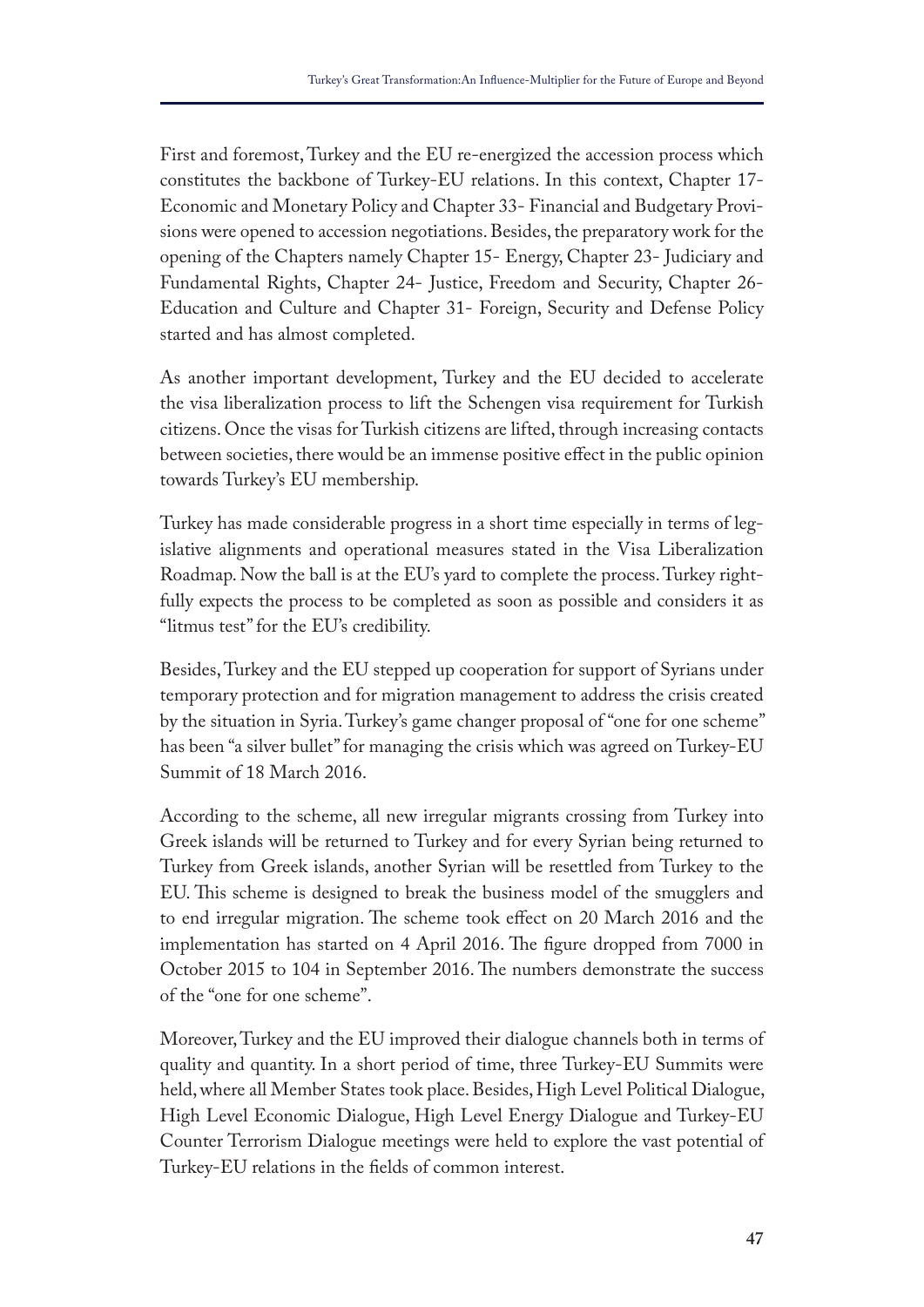Last year's momentum in the relations is welcomed by Turkey but EU should not wait for crises to erupt in order to accelerate Turkey's accession process. Crises bring new opportunities with themselves that should be exploited but giving momentum to the accession process only in times of crises is indeed damaging the existing efective cooperation and diminishes mutual trust.

Turkey's European friends should understand that the futures of Turkey and the EU cannot be separated from each other. Referring to anachronistic clichés with respect to Turkey should not be an option. Instead, the EU should accommodate itself with the new reality that Turkey is a rising power of the 21st century and that it is not anymore what it was ffteen years ago.

Sharing a common future, with the same interests and the same desire for peace, democracy, stability and adherence to common values, full membership of Turkey in the EU is a win-win case. As Demiralp (2003, p. 7) argues, "Turkey's position at the hub of vital political, economic and infrastructural networks for the EU and its uniqueness as a country embodying the values of western and eastern civilizations not only by passively bridging but belonging to two worlds, would be in full harmony with the mission that the EU should defne for itself for the next decades, that is, becoming a global actor and a center of attraction via openness and reconciliation".

# **Conclusion**

The global landscape has changed tremendously in the recent years with the emergence of new powers, including Turkey. Turkey's geostrategic position at a critical juncture, considerable military might, growing economic power, increasing aid fows to developing countries as well as rising commercial links coupled with a determined government resulted in a more active and respected Turkey in the multilateral fora. Therefore, Turkey's visibility increased to a considerable extent. With the accession of Turkey to the EU, the Union's hard power and soft power will also be strengthened, which will consequently contribute to the Union's standing on the global arena.

Nevertheless, Turkey's accession process is delayed due to "outdated Turkey" perceptions, which does not refect the realities of today. Turkey is no more a poor country knocking the door of the EU. Unlike its isolationist stance in the past, Turkey now strives to reach everywhere with its assets providing the necessary credentials, including its growing economy, robust democracy as well as geographical or historical linkages (Oğuzlu & Parlar Dal 2013).

Thanks to the fact that Turkey does not have a colonial past, it receives a warm welcome in Africa. Thanks to its unique structure blending secular democracy with a Muslim tradition, Turkey is a source of inspiration in the Middle East.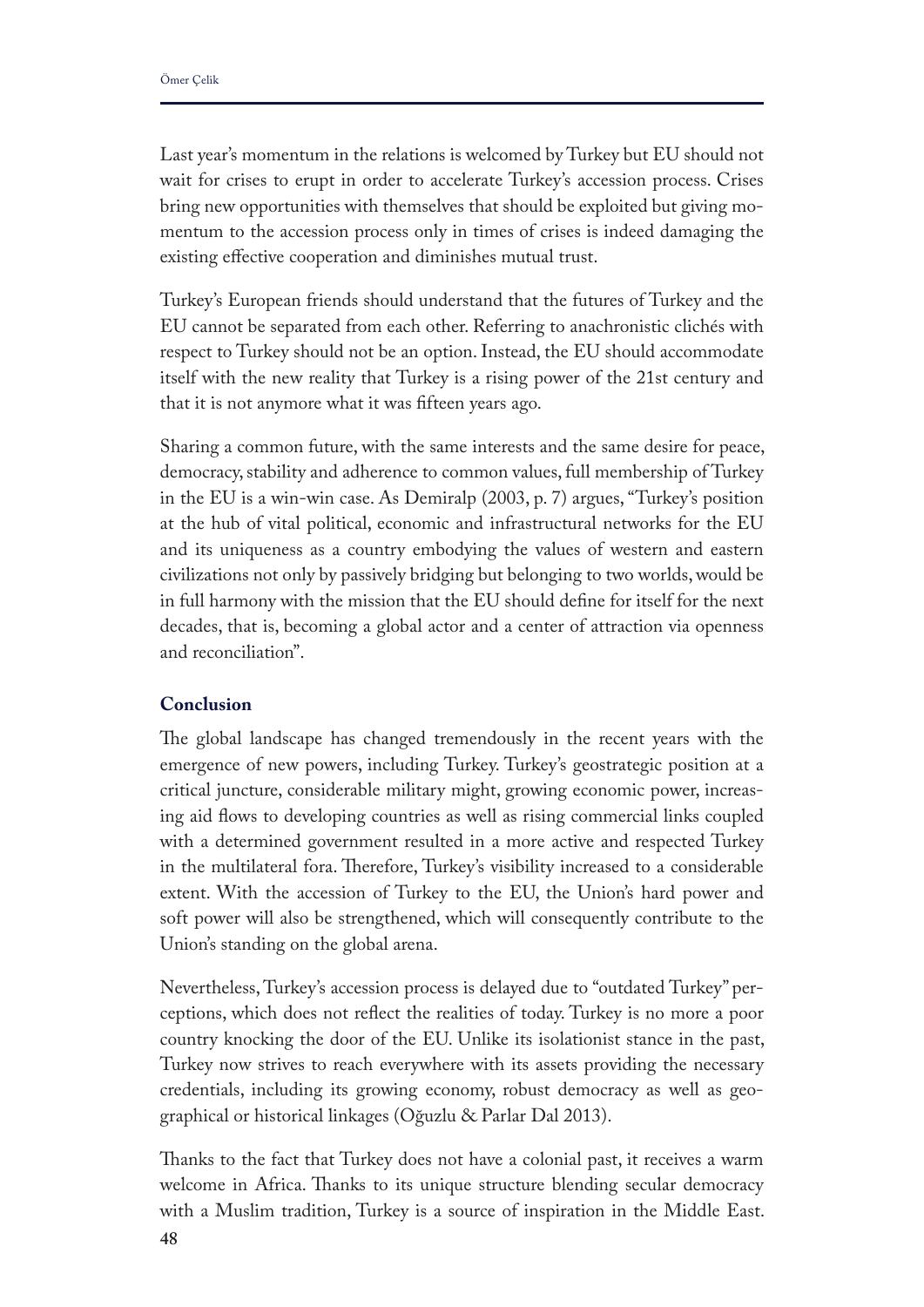Thanks to its historical affinities and responsible policies, Turkey's visibility has increased in the Balkans, Caucasus and Central Asia in a number of areas ranging from energy to culture. Turkey's robust relations with other emerging powers including its strategic relationship with Russia are other indications of Turkey's quest for a bigger say in an increasingly multipolar world.

Turkey's global activism attests to the fact that Turkey has emerged as a new actor in the international politics. It does not mean that Turkey is drifting away from West as some commentators argue. Turkey has always been a part of the European family, drawing from a common history with Europe. There is a comprehensive level of cooperation ongoing between Turkey and the EU in many areas ranging from counter terrorism to energy, from commercial relations to tourism.

Indeed, today, the potential benefts of Turkish accession have become large and signifcant more than ever. Since the very early days of the Syrian crisis and more obviously from March 2016, Turkey has been the "life-saver" of the EU when stability, security and prosperity of the EU have been shaken by the migrant crisis. Thus it is only Turkey and the EU together that have the weight to influence the big picture. Contributions that Turkey and the EU could make to one another on a wide scale ranging from economics to politics, from culture to foreign policy are signifcant not only for the two, but also for regional and global peace, stability and prosperity.

Europe's founding fathers were convinced that their countries had frst to defne their common interests and shared perspectives if they were to overcome their culture of conflicts and mistrust. They made no reference in those days to religious beliefs or cultural notions, not least because the European project's motto, and its genuine ideal, was to make "unity in diversity" a reality. Today, it is looking more like a challenge. The first step towards meeting that challenge is arguably that the EU should reassess its handling of the accession talks with Turkey and adopt a frm but fair approach that demonstrates the Union is still capable of constructing a wider vision for Europe and for the world.

# **Bio**

Ömer Çelik graduated from Gazi University, Faculty of Economics and Administrative Sciences, the Department of Public Administration and got his master's degree from the same university, in the Department of Political Science. He is a political scientist and strategist. Mr. Çelik has been elected as the Deputy of Adana in the Turkish Parliament in 22nd, 23rd and 24th legislative periods. During these periods, he has assumed the roles respectively as the member of NATO Assembly of Parliamentarians Turkish Group, Turkish Grand National Assembly Commission of Foreign Relations and Commission of Environment. As well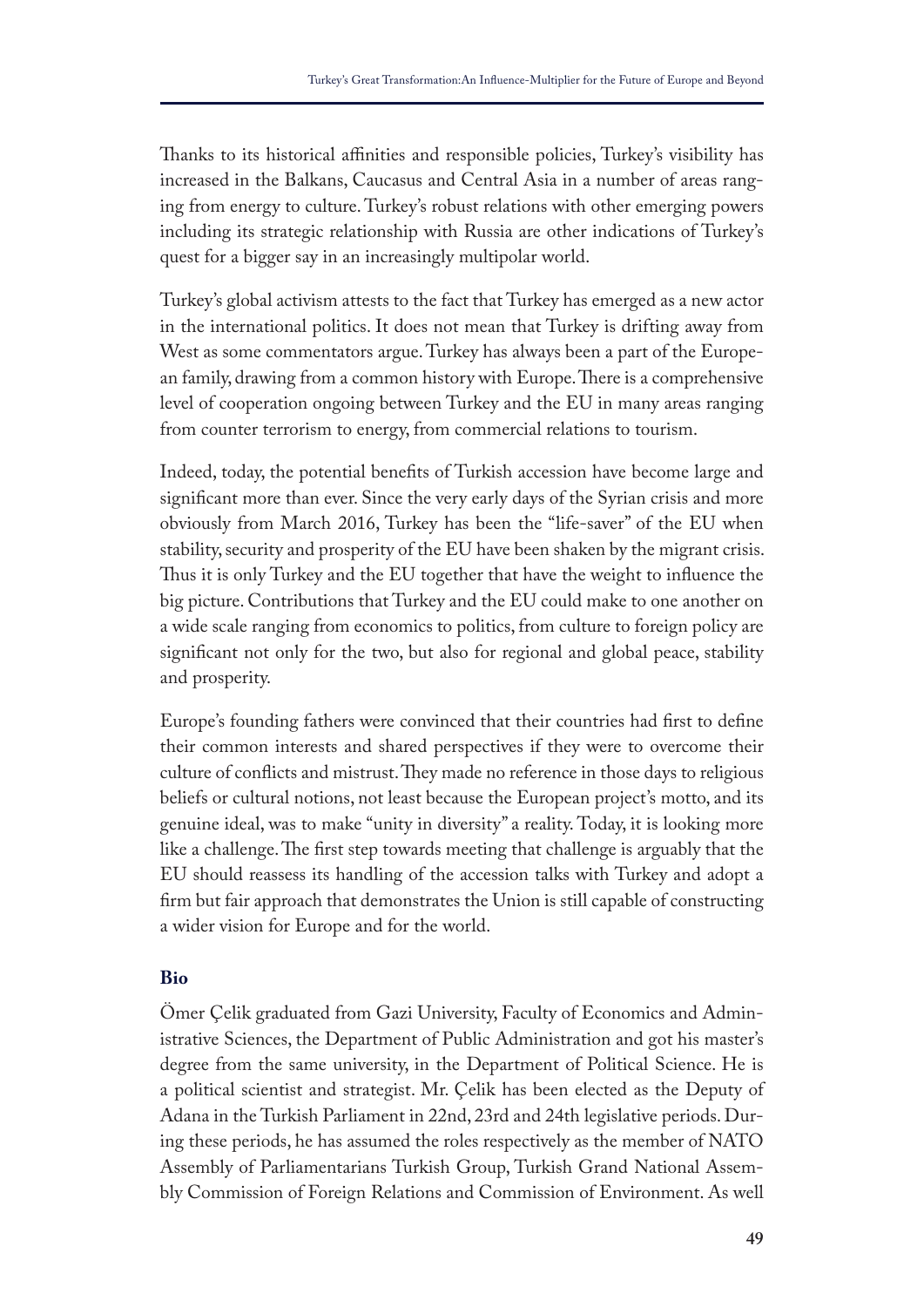as his membership to AK Party Central Decision Making and Administrative Committee (CDAC), Çelik was AK Party's Vice Chairman in charge of Foreign Afairs between the years March 2010 and January 2013. Mr. Çelik was also the Chairman of Turkey-USA Inter-Parliamentary Friendship Group. On January 25, 2013 he was appointed as the Minister of Culture and Tourism of the 61st Government of the Republic of Turkey. He also assumed the role of the Vice Chairman of the AK Party responsible for Promotion and Media as well as the Party Spokesperson. He's been appointed as the Minister for EU Affairs of the 65th Government of the Republic of Turkey.

# **Bibliography**

- Arda, M. E. (2015), "Turkey the evolving interface of international relations and domestic politics", South African Journal of International Afairs, Vol. 22, No. 2, pp. 203-226
- Atiyas, İ. and Bakis, O. (2013), Structural Change and Industrial Policy in Turkey, REF Working Paper No 2013-3.
- Bakır, C. and Önis, Z. (2010), The Regulatory State and Turkish Banking Reforms in the Age of Post-Washington Consensus, Development and Change, 41(1): 77–106.
- Bank, A. and Karadag, R. (2012), The Political Economy of Regional Power: Turkey under the AKP, GIGA Working Papers WP 204/2012.
- Demiralp, O. (2003), The Added Value of Turkish Membership to European Foreign Policy, Turkish Policy Quarterly, Vol. 2 No. 4, pp. 1-7.
- Derviş K., Emerson M., Gros D. and Ulgen S. (2004), The European Transformation of Modern Turkey, Centre for European Policy Studies.
- Duran, B. (2014), Critical Integration into the EU, SETA, http://setav.org/en/ critical-integration-into-the-eu/opinion/18014, Last Visited: 2 November 2016.
- Falk, R. (2013), Turkey's New Multilateralism: A Positive Diplomacy for the Twenty-First Century, Global Governance, Vol. 19, pp. 353-376.
- Gill, I. et al (2012), Golden growth: Restoring the lustre of European economic model, World Bank.
- Global Firepower (2014), Tank Strength by Country, http://www.globalfrepower.com/armor-tanks-total.asp.
- Global Firepower (2015), Total Aircraft Inventory Strength by Country, http:// www.globalfrepower.com/aircraft-total.asp.
- Global Firepower (2016), Countries Ranked by Military Strength, http://www. globalfrepower.com/countries-listing.asp.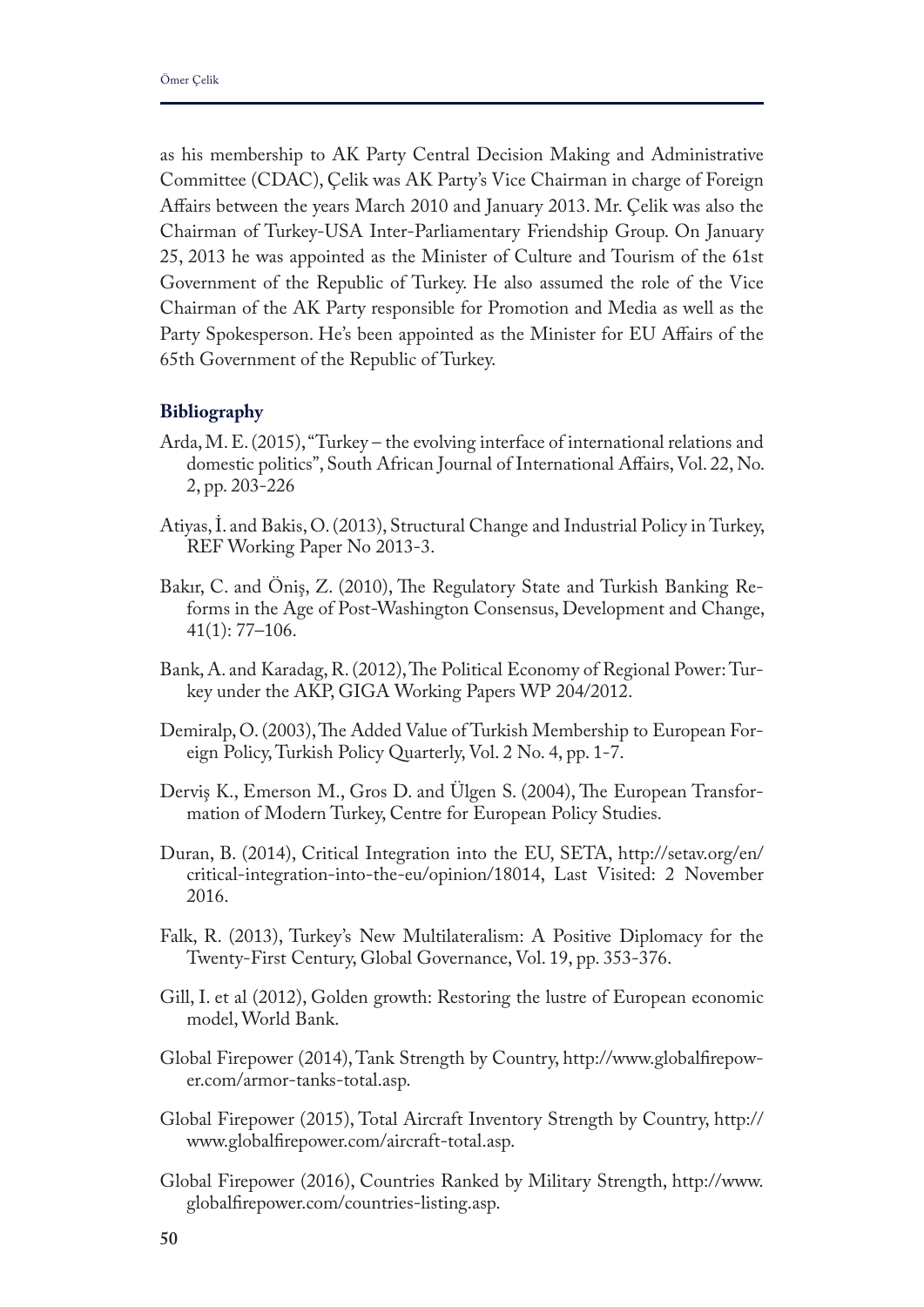- Global Humanitarian Assistance Report (2016), http://www.globalhumanitarianassistance.org/wp-content/uploads/2016/07/GHA-report-2016-full-report.pdf.
- Hurrell, A. (2013), Power Transitions, Emerging Powers, and the Shifting Terrain of the Middle Ground ,in Ethical Reasoning in International Afairs edited by Cornelia Navari, Palgrave Macmillan, pp 222-245.

Independent Commission (2014), Turkey in Europe the Imperative for Change.

- Kalın, İ. (2011) Soft Power and Public Diplomacy in Turkey, Perceptions, Autumn 2011 pp.5-23
- Kanat, K. (2013), Drivers of Foreign Policy Change in the AK Party Decade, SETAV Perspective, May 2013, pp. 1-5.
- Koru, N. (2013), A General Look at Asia and Turkey's Priorities, Türkmeneli İşbirliği ve Kültür Vakfı Avrasya İncelemeleri Merkezi.
- Kubicek, P., Dal, E. P. And Oğuzlu, H. T. (eds) (2015), Turkey's Rise as an Emerging Power, Routledge.
- Müftüler-Baç, M. (2008), The European Union's Accession Negotiations with Turkey from a Foreign Policy Perspective, Journal Of European Integration Vol. 30, Iss. 1.
- Müftüler-Baç, M. (2014), Turkey as an Emerging Power: An analysis of its Role in Global and Regional Security Governance Constellations, EUI Working Paper RSCAS 2014/52.
- Nye, J. (1990), Soft Power, Foreign Policy, No. 80.
- OECD (2012), Looking to 2060: Long-term global growth prospect, The OECD Economic Policy Paper Series, No. 3.
- Oğuzlu, T. (2013), "Making Sense of Turkey's Rising Power Status: What Does Turkey's Approach Within NATO Tell Us?", Turkish Studies, Vol. 14, No. 4, pp. 774–796.
- Oğuzlu, T. and Parlar Dal, E. (2013), "Decoding Turkey's Rise: An Introduction", Turkish Studies, Vol. 14, No. 4, pp. 617-636
- Öniş, Z. (2006), Globalization and Party Transformation: Turkey's Justice and Development Party in Perspective, in P.Burnell (ed.) Globalising Democracy: Party Politics in emerging Democracies , Warwick Studies on Globalization.
- Öniş, Z. and F. Şenses (2009), Chapter 1: The New Phase of Neo-liberal Restructuring in Turkey: an Overview, and Chapter 15: Towards a Synthesis and the Challenges Ahead in Öniş and Şenses (eds.), Turkey and the Global Economy.
- Öniş Z, and İ. E. Bayram (2008), Temporary Star or Emerging Tiger? The Recent